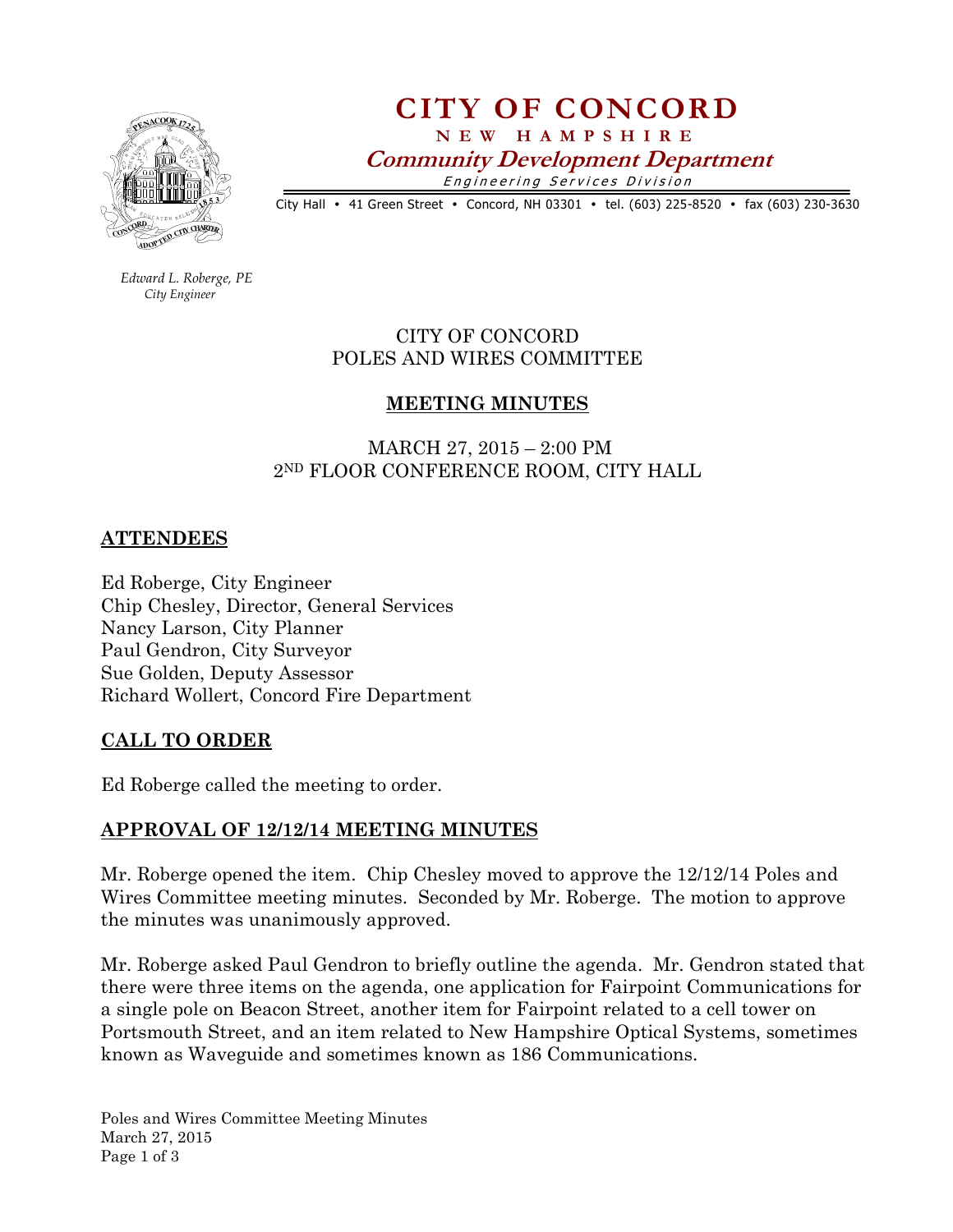# FINAL APPLICATIONS

1. Fairpoint Communications, LLC, Request for Licensure of one (1) new pole on Beacon Street, within a City Right-of-Way Beacon Street.

Mr. Gendron explained that a potentially hazardous tree on Beacon Street had been pruned by the City tree crew. The entire tree could not be removed however, because Fairpoint had a guy wire attached to it to stabilize a pole to the west. Fairpoint was put on notice to remove the guy from the tree, which necessitated the installation of this new support pole, which was the subject of the request.

Mr. Gendron stated that the support pole is in the ground, and recommended that the application be approved.

Mr. Chesley made a motion to accept the recommendation. Seconded by Nancy Larson and all concurred.

## NEW BUSINESS

1. Fairpoint Communications, LLC, Request for Licensure of attachments to and utilization of existing poles, all within a City Right-of-Way Route not yet determined.

Mr. Gendron stated that he wanted to make the Committee aware of a project that the Engineering Services Division ("ESD") had been working on for the past week. He stated that the City had been approached by Audra Klumb of A&D Klumb Environmental. Ms. Klumb supplied the City with an easement plan for a proposed fiber backhaul line installation for the US Cellular tower near the intersection of Portsmouth Street and Interstate Route 89. Mr. Gendron stated that he had requested more information and that Ms. Klumb was working on it. He stated that he had asked what kind of plant was being installed, who is installing the plant, who will own the plant, where will the installation start and what will be the route to Pole # 83, and will the plant be above ground or will any conduit be utilized? Ms. Larson stated that the project will be subject to planning board review for a wetland buffer impact.

2. New Hampshire Optical Systems, Unauthorized use of City owned conduit within a City Right-of-Way Black Hill Road and Manchester Street.

Poles and Wires Committee Meeting Minutes March 27, 2015 Page 2 of 3 Mr. Roberge stated that he wanted to make the Committee aware of a project that the ESD and Rick Wollert had been working on since the beginning of March. He stated that Mr. Wollert had become aware of an unauthorized use of City-owned conduit by New Hampshire Optical Systems ("NHOS"), at the intersection of Manchester Street and Black Hill Road. Upon investigating the unauthorized use of the City's conduit, the City determined that NHOS won a contract with the State to complete some work for the State's Department of Information Technology. Mr. Roberge stated that Mr. Wollert